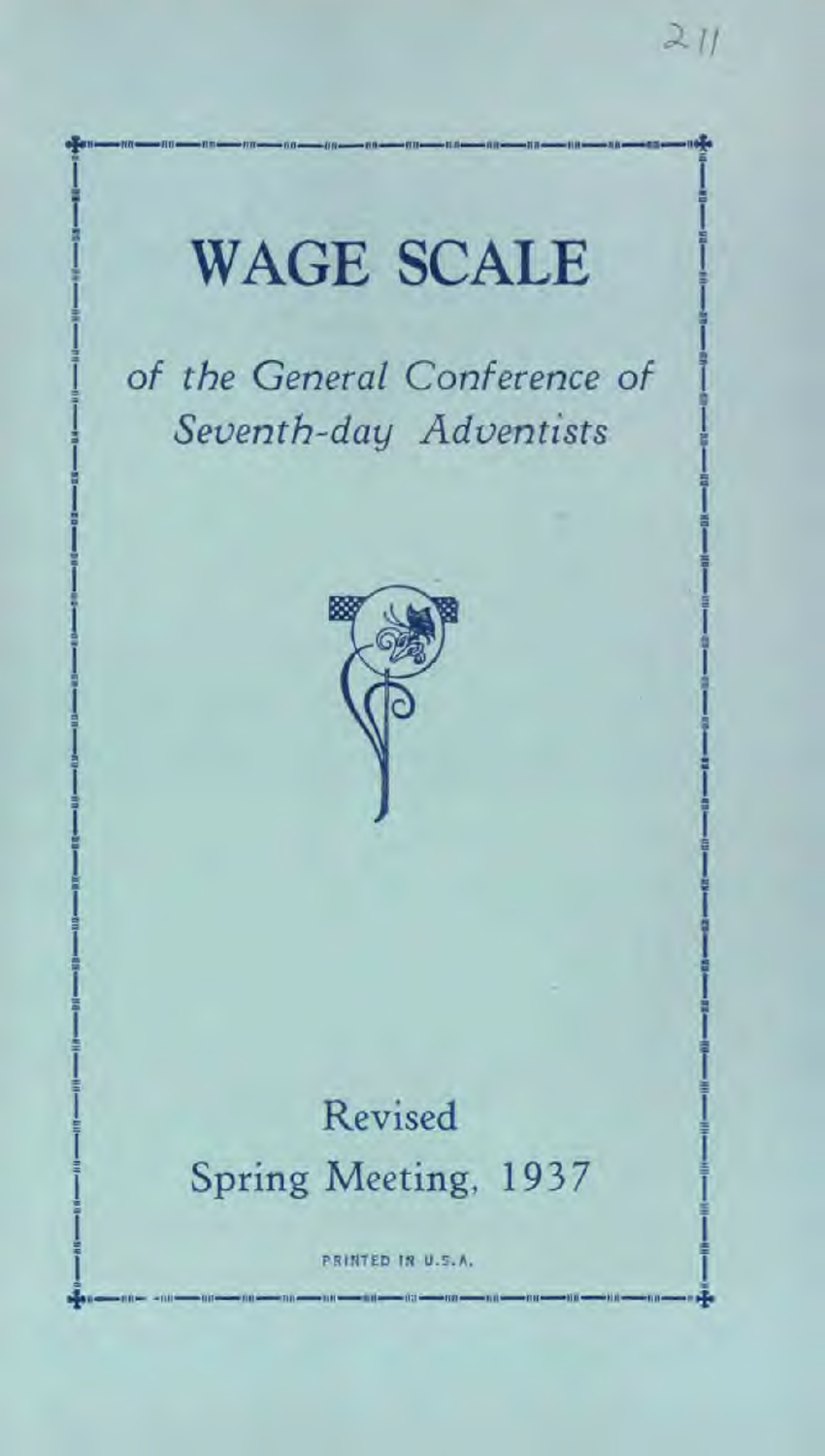## **INTRODUCTORY**

"IN order that there may be a uniform basis for the remuneration of various classes of workers, a denominational wage scale has been adopted, which applies in principle in all the world.

"Minimum and maximum rates have been set for different classes of workers, with the suggestion that men of long experience and tried service be rated at or near the -maximum, while those of less experience receive during their early terms of service, more nearly the minimum rates.

"Besides the regular wage, provision is made for meeting hotel room rates, with a fixed allowance for incidental expenses where workers are traveling; for rent subsidies where necessary; and for a supplementary rate to medical superintendents of sanitariums and assistant physicians."—General *Conference Working Policy,* p. *141.*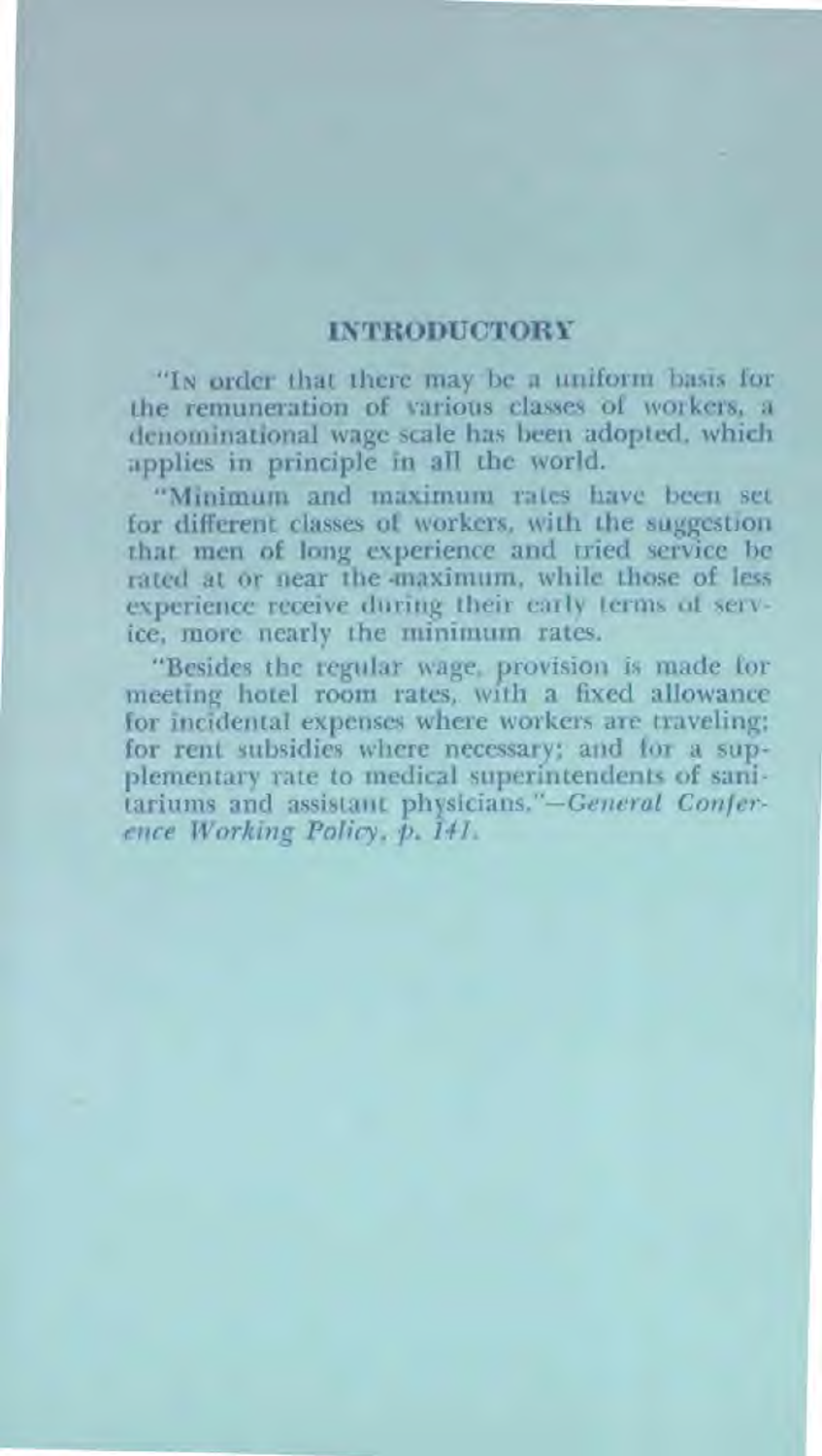# WAGE SCALE

THE General Conference Committee in its Spring Meeting in 1934 adopted a Wage Scale, and in the Spring Meeting held in March, 1937, this Wage Scale was revised by increasing the minimum **and**  maximum rates ten per cent, effective as of January 1, 1937. The following rates are the result of this revision. Employing organizations should set the wages of all workers within the minimum and maximum rates given below.

|               |                                                          |                                                   | MIN. | MAX.            |
|---------------|----------------------------------------------------------|---------------------------------------------------|------|-----------------|
|               | General Conference President                             |                                                   |      | \$39.00         |
|               | General Conference Secretary                             |                                                   |      |                 |
|               | <b>General Conference Treasurer</b>                      |                                                   |      | 37.75           |
|               |                                                          | <b>General Conference Vice-Presidents</b>         |      |                 |
| taries        |                                                          | General Conference Associate Secre-               |      |                 |
|               |                                                          | General Conference Undertreasurer \$34.25 - 37.75 |      |                 |
|               | <b>Field Secretaries</b>                                 | General Conference and Division                   |      |                 |
|               |                                                          | General Conference Office Secretary               |      |                 |
|               | <b>General Conference Assistant</b><br><b>Treasurers</b> |                                                   |      |                 |
|               | <b>General Conference Auditor</b>                        |                                                   |      |                 |
|               | retaries and Associates                                  | General Conference Department Sec-                |      |                 |
|               |                                                          | Division Secretaries and Treasurers               |      |                 |
|               | <b>Union Conference Presidents</b>                       |                                                   |      |                 |
|               | Senior College Presidents                                |                                                   |      |                 |
|               | Sanitarium Superintendents                               |                                                   |      |                 |
| <b>Houses</b> |                                                          | General Managers large Publishing                 |      |                 |
|               |                                                          | <b>Chief Editors Major Periodicals</b>            |      | $30.75 - 37.00$ |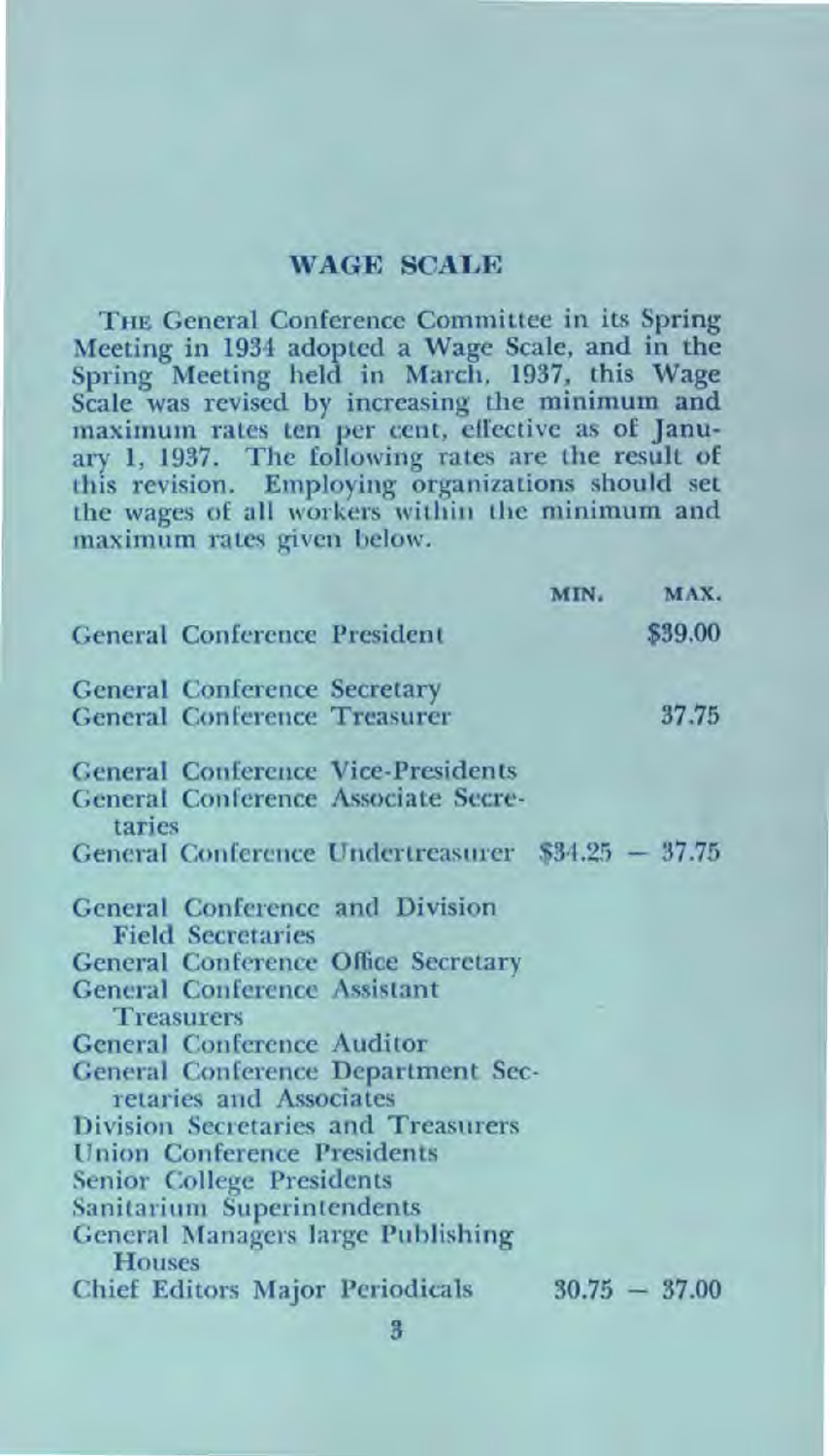**MIN. MAX.**  General Conference and Division Assistant Auditors Division Department Secretaries Union Conference Secretary-Treasurers Union Conference Department Secretaries Local Conference Presidents Sanitarium Business Managers Senior College Business Managers Assistant Physicians Publishing House Managers Publishing House Treasurers Publishing House Factory Superintendents Publishing House Book Department Managers Publishing House Periodical Department Managers Junior College Presidents Senior College Department Heads (Men) Branch Publishing House Managers 27.00 — 35.00 Ordained Ministers Senior College Assistant Business Managers and Treasurers Academy Principals Local Conference Treasurers Local Conference Book and Bible House. Secretaries Local Conference Department Secretaries (Men) Publishing House Foremen Junior College Department Heads (Men) Junior College Assistant Business Managers Sanitarium Assistant Business and Credit Managers  $25.25 - 33.50$  $18.00 - 33.50$ 16.25 — 30.75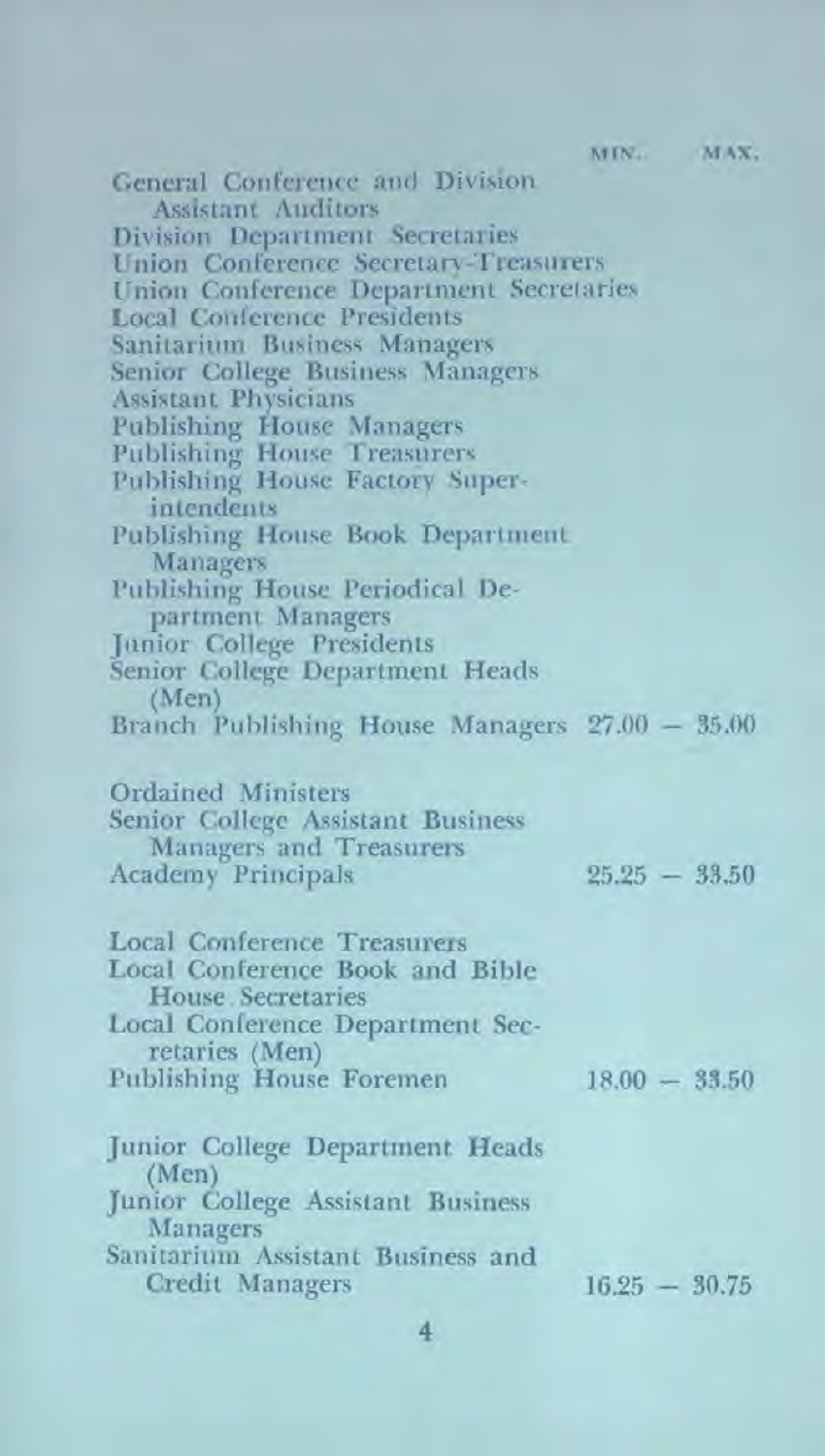MIN. MAX.  $16.25 - 27.00$ Licensed Ministers Bible Workers (Men) Sanitarium Superintendents of Training Schools (Women) Bible Workers (Women) Sanitarium Superintendents of Nurses (Women) Sanitarium Head Nurses (Women) Sanitarium Matrons Sanitarium Preceptresses College Matrons College Preceptresses Senior College Department Heads (Women) Local Conference Department Secretaries (Women) 13.50 — 25.25 The following Groups of Workers are referred to their respective committees and boards for audit within the limit of the given rates, according to experience, ability, responsibilities: Stenographers and Clerks of all Organizations Publishing House Factory Workers Proofreaders Sanitarium Nurses and Helpers Assistant Editors School Teachers Miscellaneous Workers  $9.25 - 31.50$ 

or hour rate  $19c - 68c$ 

2. This wage scale applies in principle in all the world, it being understood that the committee of each division field will make a wage scale for its territory in terms of local currency, and in harmony with the living costs and standards of the people of their respective territories.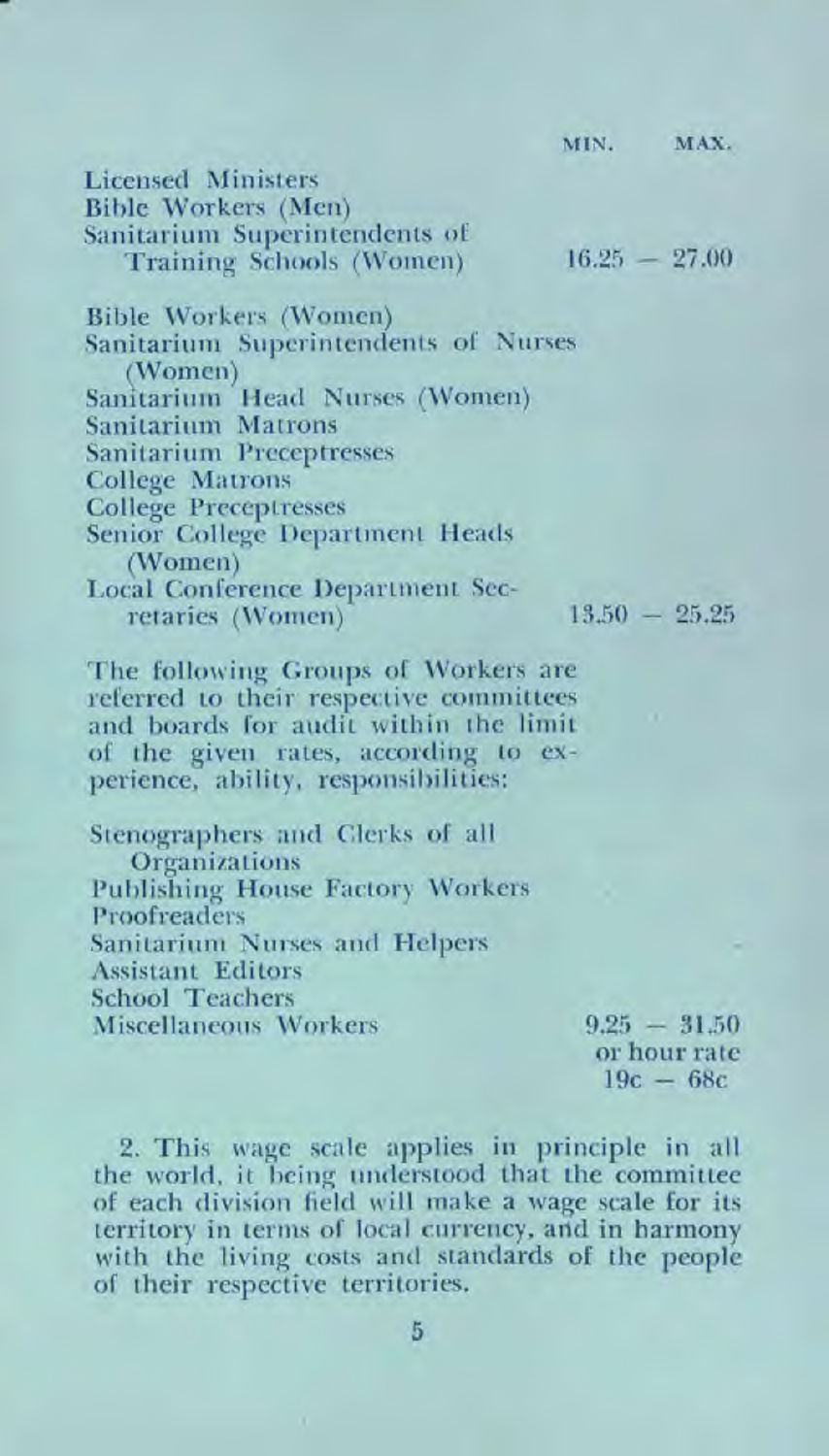3. In placing the wage of officers and other leaders at a low rate, we recognize our inability, in justice to the rank and file of workers, to give more than nominal reward in remuneration to those who carry responsibility of leadership.

4. The wage scale should be strictly adhered to, and no special holiday allowances, year-end, or other special appropriations of any kind be made, except in cases of extreme emergency or serious illness.

### **MINIMUM AND MAXIMUM RATES**

5. In view of the wide range in training and experience of men and women in many of the classifications listed in this schedule, and inasmuch as minimum and maximum rates have been stated for these different classes,

*It is,recommended,* a. That men and women beginning their service be rated at or near the minimum and gradually advanced in harmony with the responsibility involved and efficiency developed, and that workers he not regarded as eligible to a maximum rating until they have had successful experience in their specific work over a period of years.

*b.* That the wages of young men starting in the work as secretaries of departments be audited the same as young men starting in the ministry, and that they be advanced according to their development, about equally.

### **SUPPLEMENTARY RATE TO PHYSICIANS**

*6. It is recommended,* a. That in view of the heavy expense incurred in their education, and the necessity of keeping in touch with latest methods of operating practice, the rate for sanitarium superintendents and assistant physicians be supple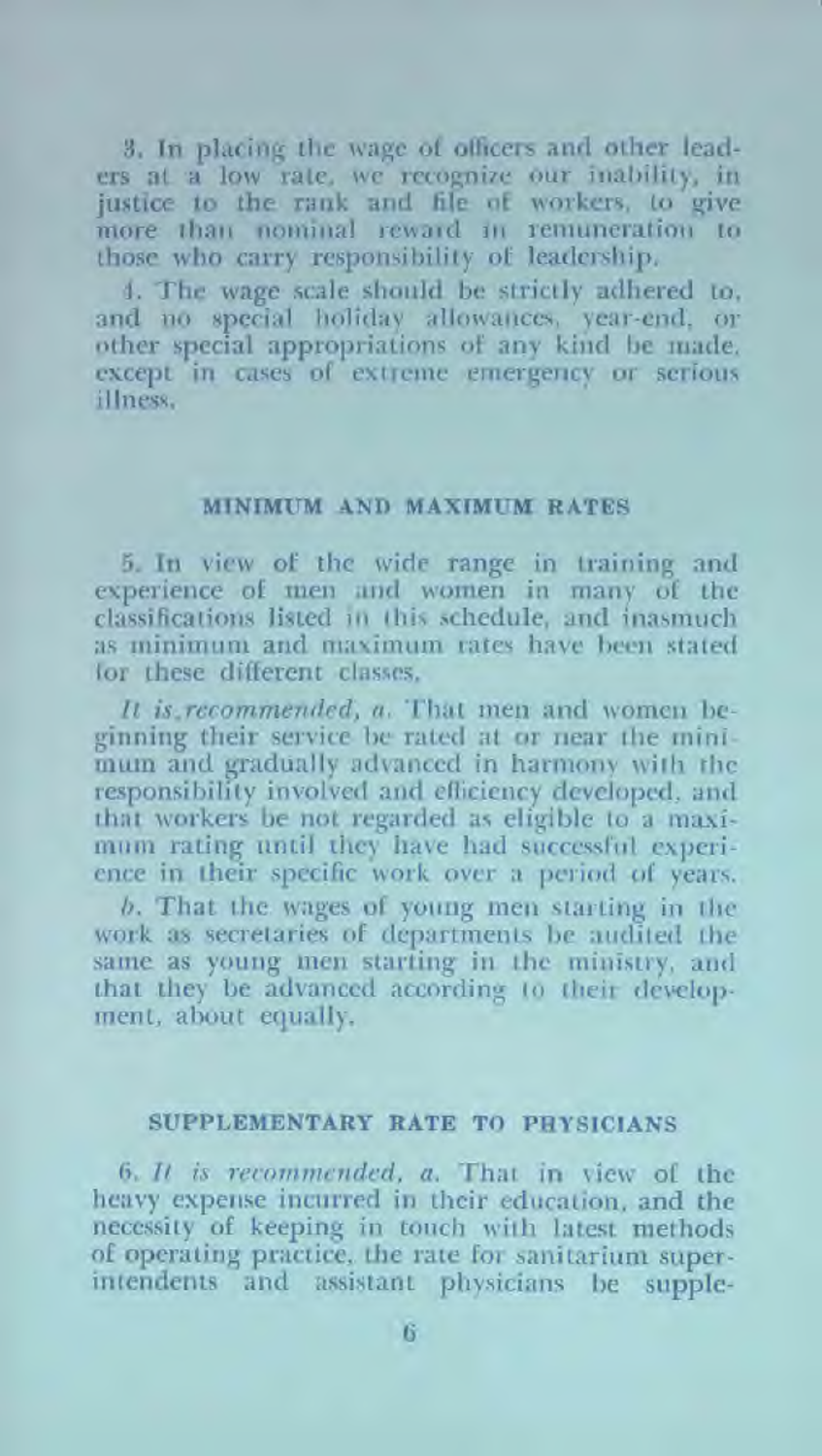mented, according to the experience and service of the physician, by an amount not less than 10 per cent and not more than 30 per cent of the rate named in the wage scale for their respective classes.

b. That in interpreting this provision for supplementary rate, our sanitarium boards shall set the rate of assistant physicians for the first year after internship at a base rate of \$27.00, plus a supplementary rate of from 10 to 15 per cent, according to environment.

c. That the rate for second-year assistant physicians be a base rate of \$29.25, and a supplementary rate of from 10 to 15 per cent, according to environment.

d. That for the first-year medical superintendents the base rate be \$30.75, plus 10 to 15 per cent, according to environment.

e. That second-year medical superintendents' base rate be \$34.25 plus a supplementary rate of from 10 to 15 per cent, according to environment.

f. That the boards in holding to this schedule for first and second-year assistant physicians and medical superintendents, take into consideration any previous experience in the service of the cause that these classes of medical workers have had prior to their qualifying as physicians.

g. That in the years of service beyond these first two years it be left with the boards to set the compensation on a graduated scale according to the years of service and efficiency, the maximum base rate of \$37.00 plus 30 per cent supplementary rate, making a net rate of \$48.00 in the case of medical superintendents, and a base rate of \$35.00 plus 30 per cent supplementary rate, making a net rate of \$45.50 in the case of assistant physicians to be paid only in exceptional cases of experience and need.